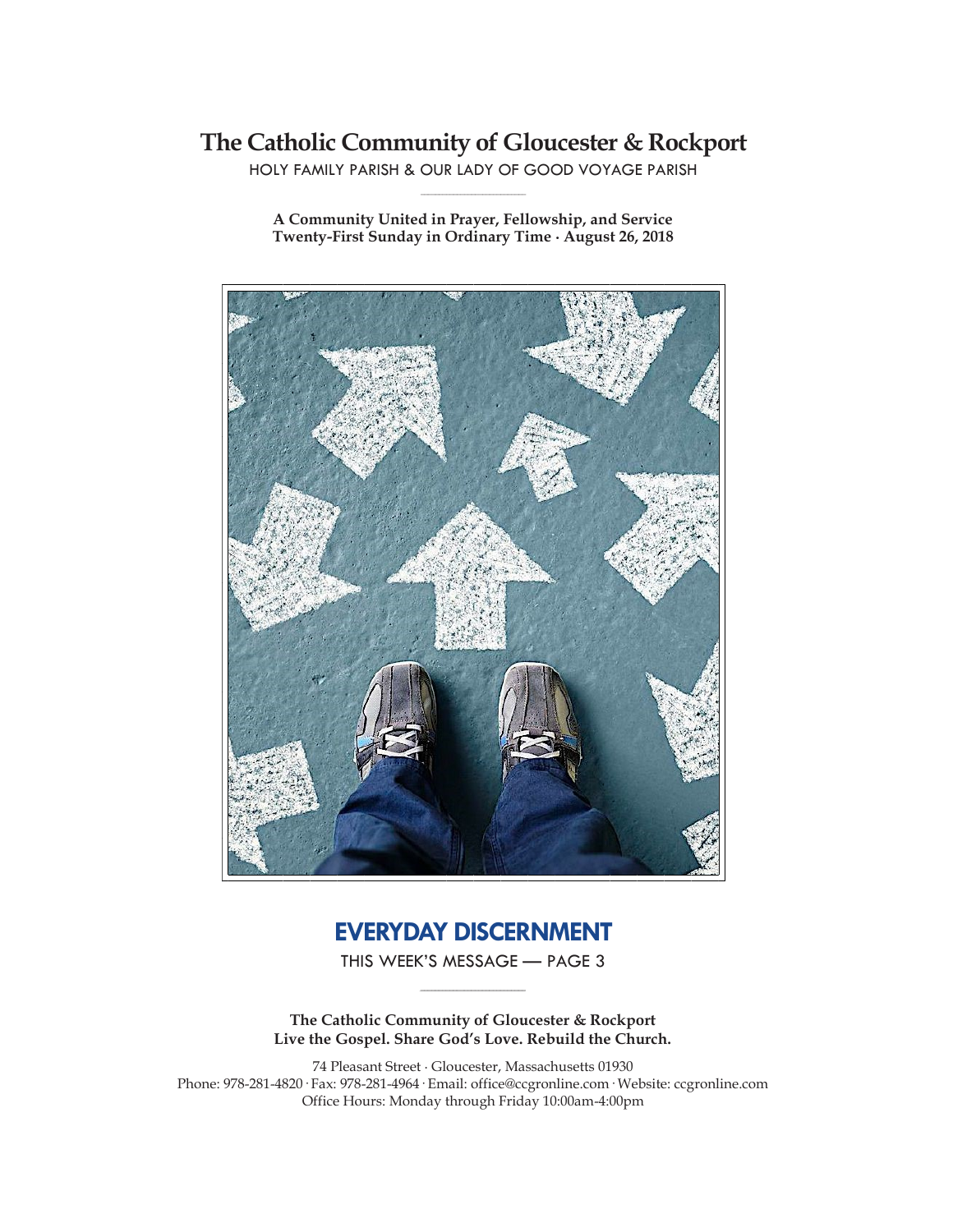# **ANNUAL SUMMER RETREAT \_\_\_\_\_\_\_\_\_\_\_\_\_\_\_\_\_\_\_\_\_**

# **On Retreat with Pope Francis**

# EVERYONE'S VOCATION TO EVERYDAY HOLINESS BEGINS THIS MONDAY, AUGUST 27TH!

The summer season is a great time of year for stepping back from the business and busy-ness of daily life in order to focus on our personal relationships with Christ, with each other, and with the Church. Unfortunately, few among us are able to leave behind work, family, and friends for a real retreat. For this reason, the Catholic Community of Gloucester & Rockport is pleased to announce our Fifth Annual Summer Retreat: "Everyone's Vocation to Everyday Holiness."

From Monday, August 27th through Friday, August 31st, all are invited to join Father Jim and Cliff Garvey for a unique opportunity to experience the spiritual peace and renewal of a week-long retreat without leaving home. Each evening of our summer retreat will begin at 7:00pm in Saint Anthony Chapel with Evening Prayer from the Liturgy of the Hours. After this time of shared prayer, Father Jim and Cliff will lead our community in a period of reflection, discussion, and faith sharing. Each evening will conclude at 8:30pm with Night Prayer. During each day of the retreat, the chapel will open at 12:00pm for silent personal prayer and devotion.

This year, we will explore the universal call to holiness that is described by Pope Francis in "Rejoice and Be Glad: On the Call to Holiness in the Contemporary World." In this heartfelt and beautifully written apostolic exhortation, the Holy Father challenges everyone, regardless of their vocation, to live an everyday form of holiness characterized by humility, kindness, love, and mercy. And he offers practical advice for living out this vocation to everyday holiness regardless of our age, gender, background, or life experience.

Between each night of the summer retreat, participants will be asked to read brief selections from "Rejoice and Be Glad" and reflect on a few study questions. If you would like to join us for all or part of our summer retreat, contact Cliff Garvey at 978-281-4820 or cgarvey@ccgronline.com. A donation of \$30 is requested from those who can afford it. Copies of the book and cold drinks will be provided. Please join us! Bring a friend! Bring your family! All are invited! All are welcome!

# **Pastor's Note**

## ABOUT THIS WEEK'S MESSAGE

This weekend, our weekly message features another powerful excerpt from Pope Francis's "Rejoice and Be Glad." The Holy Father's third apostolic exhortation focuses on the universal call to holiness. This means that each of us is called by God to goodness, love, and holiness. An essential part of this Christian vocation (whether we are ordained clergy, married, or single) is discernment: the practice of choosing what is good, true, and beautiful; and choosing to act on God's will for our lives.

Living a life of holiness in today's world is not easy. But Pope Francis offers practical advice that can speak to the heart and change lives. During a time when the Roman Catholic Church is again under scrutiny, it is important for us to rededicate ourselves to living the gospel, sharing God's love, and rebuilding our wounded Church. All are invited to reflect on this week's message and to consider joining us for our summer retreat (see above). Peace and blessings to all! — Father Jim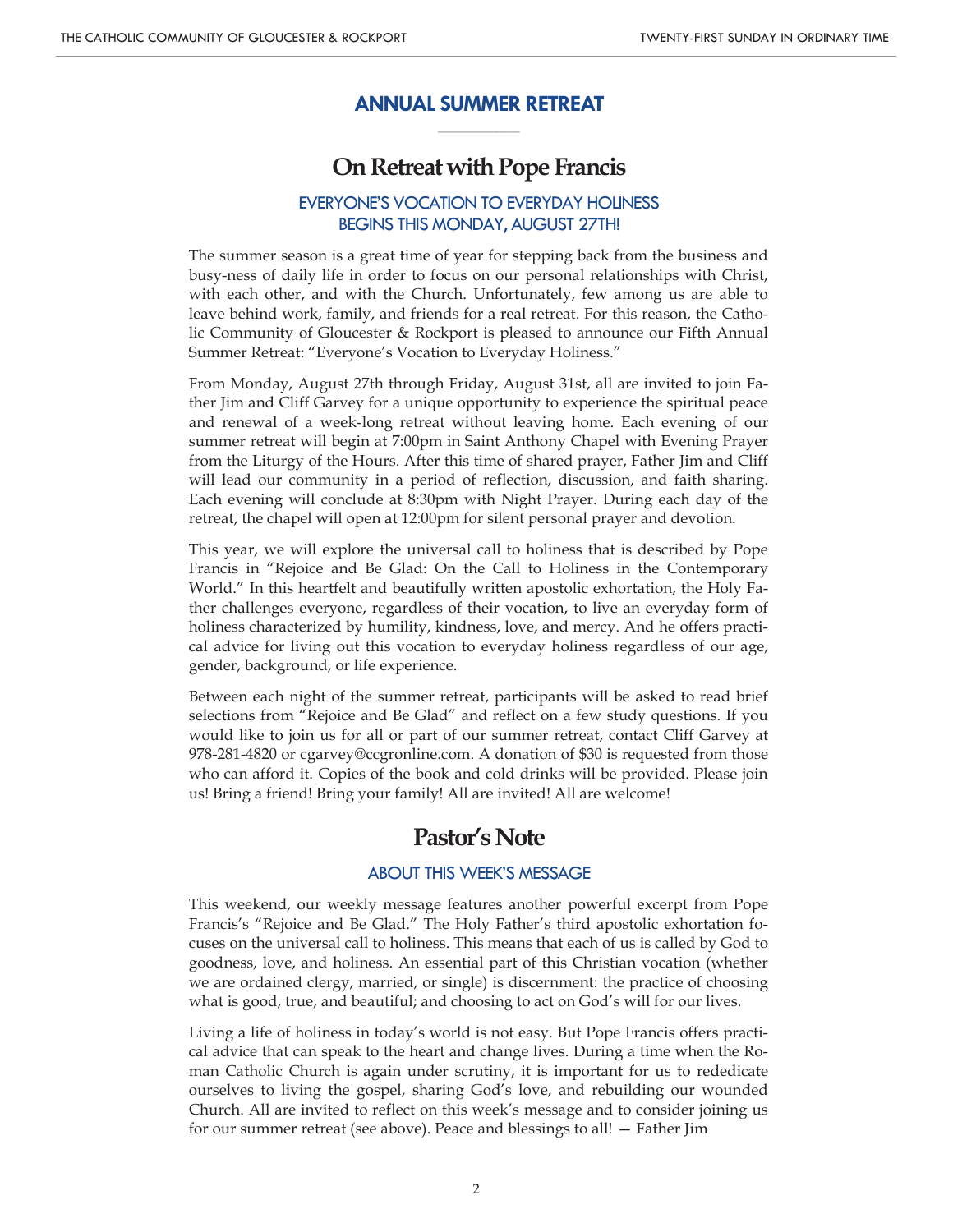## **THIS WEEK'S MESSAGE \_\_\_\_\_\_\_\_\_\_\_\_\_\_\_\_\_\_\_\_\_**

# **Everyday Discernment**

#### BY POPE FRANCIS

How can we know if something comes from the Holy Spirit or if it stems from the spirit of the world or the spirit of the devil? The only way is through discernment, which calls for something more than intelligence or common sense. It is a gift which we must implore. If we ask with confidence that the Holy Spirit grant us this gift, and then seek to develop it through prayer, reflection, reading, and good counsel, then surely we will grow in this spiritual discipline (166).

Discernment is necessary not only at extraordinary times, when we need to resolve grave problems and make crucial decisions. It is a means of spiritual combat for helping us to follow the Lord more faithfully. We need it at all times, to help us recognize God's timetable, lest we fail to heed the promptings of his grace and disregard his invitation to grow. Discernment is often exercised in small and apparently irrelevant things, since greatness of spirit is manifested in simple everyday realities. It involves striving unhampered for all that is great, better, and more beautiful, while at the same time being concerned for the little things, for each day's responsibilities and commitments. For this reason, I shall ask all Christians not to omit, in dialogue with the Lord, a sincere daily examination of conscience. Discernment also enables us to recognize concrete means that the Lord provides in his mysterious and loving plan, to make us move beyond mere good intentions (169).

An essential condition for progress in discernment is a growing understanding of God's patience and his timetable, which are never our own. God does not pour down fire upon those who are unfaithful or allow the zealous to uproot the weeds among the wheat. Generosity is also demanded for "it is more blessed to give than to receive (Acts 20:35)." Discernment is not about discovering what more we can get out of this life, but about recognizing how we can better accomplish the mission entrusted to us at our baptism. This entails a readiness to make sacrifices, even to sacrificing everything (174).

When, in God's presence, we examine our life's journey, no areas can be off limits. In all aspects of life, we can continue to grow and offer something greater to God, even in those areas we find most difficult. We need, though, to ask the Holy Spirit to liberate us and to expel the fear than makes us ban him from certain parts of our lives. God asks everything of us, yet he also gives everything to us. He does not want to enter our lives to cripple or diminish them, but to bring them to fulfillment. Discernment, then, is not a solipsistic self -analysis or a form of egotistical introspection, but an authentic process of leaving ourselves behind in order to approach the mystery of God, who helps us to carry out the mission to which he has called us, for the good of our brothers and sisters (175).

It is my hope that these [words] will prove helpful by enabling the whole Church to devote herself anew to promoting the desire for holiness. Let us ask the Holy Spirit to pour out upon us a fervent longing to be saints for God's greater glory, and let us encourage one another in this effort. In this way, we will share a happiness that the world will not be able to take from us (175-176).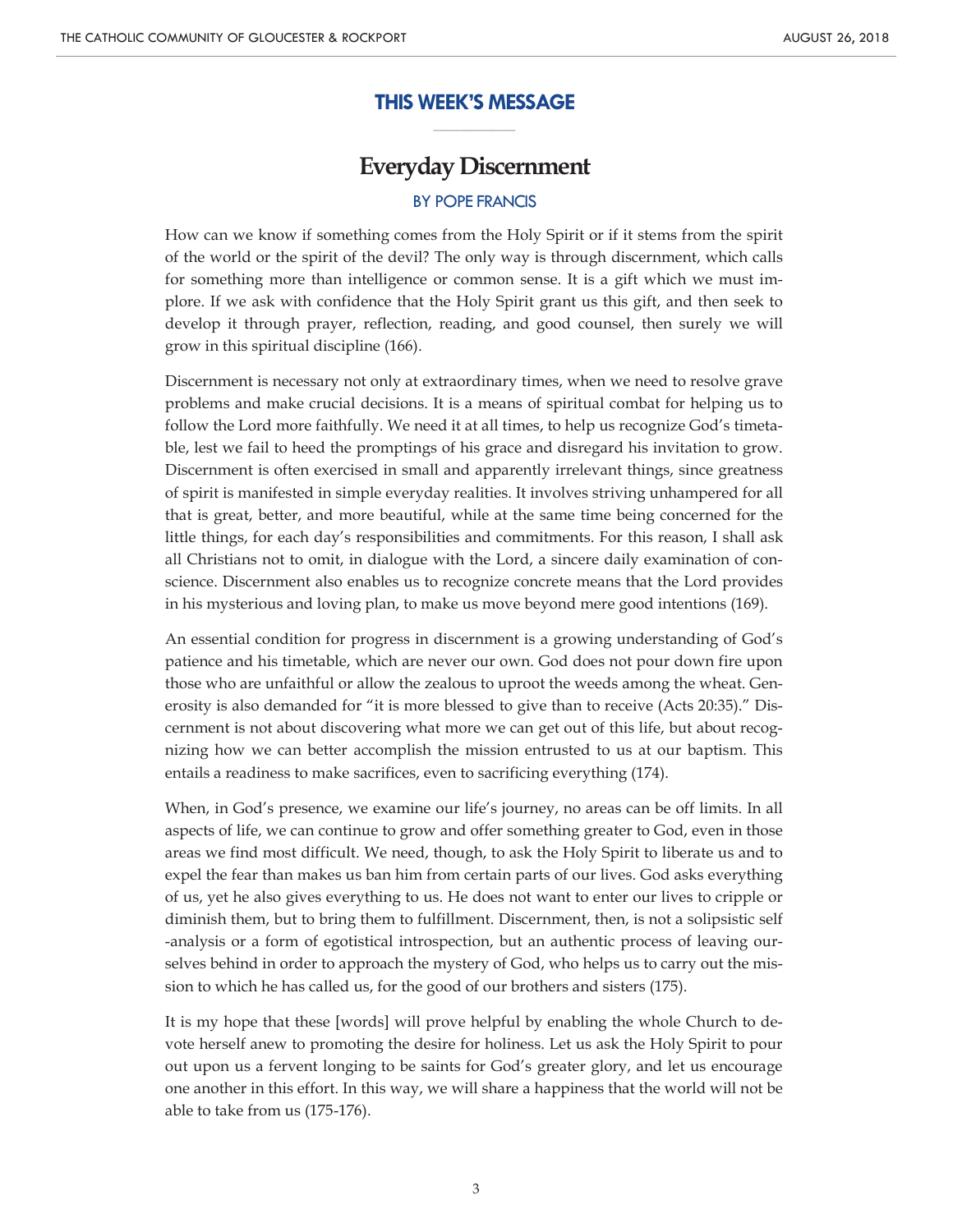#### **MAKING YOUNG DISCIPLES \_\_\_\_\_\_\_\_\_\_\_\_\_\_\_\_\_\_\_\_**



## **THE SACRAMENT OF BAPTISM Our Schedule for September 2018**

The Sacrament of Baptism is the first of three Sacraments of Initiation in the Roman Catholic Church. The two other Sacraments of Initiation are Eucharist and Confirmation. According to the Catechism of the Catholic Church: "Holy Baptism is the basis of the whole Christian life, the gateway to life in the Spirit, and the door which gives access to the other sacraments. Through Baptism, we are freed from sin and reborn as children of God; we become members of Christ, are incorporated into the Church, and made sharers in her mission (CCC 1213)."

During the month of September, the Catholic Community of Gloucester & Rockport will celebrate the Sacrament of Baptism according to the following schedule:

> Sacrament of Baptism Sunday, September 9th at 1:00pm Saint Ann Church

Sacrament of Baptism Sunday, September 16th at 1:00pm Our Lady of Good Voyage Church

Sacrament of Baptism Sunday, September 23rd at 10:00am Mass Saint Joachim Church

The following children were recently baptized in the name of the Father, the Son, and the Holy Spirit here in the Catholic Community of Gloucester & Rockport:

> Jayden Cordero Ava Dawes Jayson Gusmano Ardelia Robertson Madeline Sears

If you would like to schedule your child's baptism, please contact Melissa Unis at office@ccgronline.com or 978-281- 4820. If you are an adult who has not been baptized and would like to prepare for the Sacrament of Baptism, please contact Cliff Garvey at cgarvey@ccgronline.com or 978-281-4820. Please pray for our newly baptized young disciples and for their parents, grandparents, godparents, and siblings! May God bless all families with good health, happiness, and love! Congratulations to all!

#### **PRAYER, FELLOWSHIP, AND SERVICE \_\_\_\_\_\_\_\_\_\_\_\_\_\_\_\_\_\_\_\_**

# **SUMMER CARILLON RECITALS An Our Lady of Good Voyage Tradition Saturday Afternoons at 5:15pm**

An annual tradition has returned this summer to Our Lady of Good Voyage Parish! Our Summer Carillon Recitals continue this Saturday, August 25th at 5:15pm (rain or shine). Once again, LuAnn Pallazola, our very talented organist-keyboardist has prepared programs that include familiar classical and international pieces, popular hymns, patriot melodies, and children's tunes!

Installed in 1922, the carillon bells in Our Lady of Good Voyage Church were the first toned set of carillon bells in the United States. Although our bells can be heard from blocks away, the sound is best near the church. Our final carillon recital of the summer season is scheduled for Saturday, September 1st.

These recitals are free and open to the public! So, bring a cold drink or coffee! Bring a friend! Enjoy this wonderful summer tradition! And don't forget that Mass begins at 6:00pm! Please join us! All are invited! All are welcome! For more information, please contact LuAnn Pallazola at 978-281-4820 or lpallazola@gmail.com.

## **OUR WEEKLY NEWSLETTER Keep it. Share it. Rebuild the Church.**

Each week, we work hard to create a newsletter that informs, inspires, and instructs readers about some aspect of the Christian life and about what's happening in our parishes. We are grateful for your encouraging words and positive feedback! However, we notice that some parishioners leave church without a newsletter! Recycling is a great idea, but not for our newsletter! Take your copy home! Keep it! Share it! Leave it at your hair salon, doctor's office, or favorite coffee shop! By doing so, you help us help others to live the Gospel, share God's love, and rebuild the Church! Thank you! God bless you!

# **WESHARE Safe & Easy Electronic Giving**

Electronic giving is available at both Holy Family Parish and Our Lady of Good Voyage Parish. It is easy, simple, and safe to make online donations to your home parish using a credit card, debit card, or electronic check. Donations can be made on a one-time-only or ongoing basis. And it takes just a few minutes to set up a secure personal account. Just visit ccgronline.com/news; choose the appropriate parish link; and click "make a donation." For more information, please contact Melissa Unis at 978-281- 4820 or office@ccgronline.com. Thank you for your generous and ongoing support!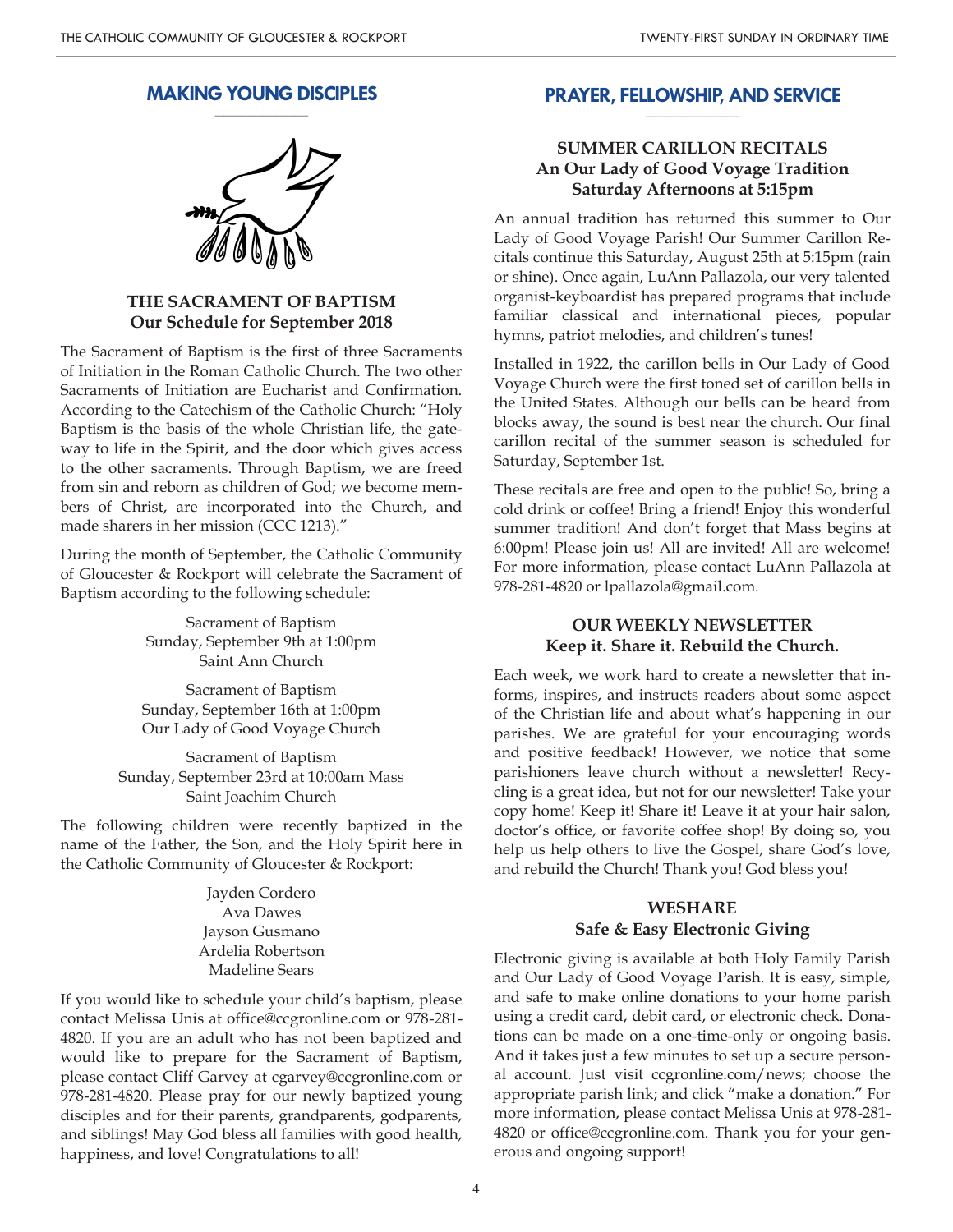#### **PRAYER, FELLOWSHIP, AND SERVICE \_\_\_\_\_\_\_\_\_\_\_\_\_\_\_\_\_\_\_\_**

# **HOLY FAMILY PARISH HOLY FAMILY WOMEN'S GUILD Tuesday, September 4th at 6:30pm**

Established in 2005, the Holy Family Women's Guild brings together women of all ages and backgrounds in a true spirit of prayer, fellowship, and service for our parish and the wider community served by the Catholic Community of Gloucester & Rockport. Throughout the year, the Women's Guild hosts many fundraising events and social gatherings, including our famous seasonal bake sales, fashion show, and Annual Christmas Fair.

The Guild's first meeting of the year is scheduled for Tuesday, September 4th at 6:30pm in Saint Ann Church Hall. We will discuss our calendar of events for the upcoming year and enjoy an ice cream social. Annual dues of \$15 will also be collected. For more information about the Holy Family Women's Guild and its good work in our parish, please contact Lydia Bertolino at lbertolino4@msn.com or 978-281-4279. Please join us! All are invited! All are welcome!

# **PASTORAL CARE OF THE SICK GOD'S SACRAMENT OF HEALING Available On Request**

Is there anyone sick among you? This question, found in the New Testament's Letter to Saint James (James 5:14), serves as an invitation for the sick and their caregivers to call upon the priests of the Church to pray over them and to anoint them with holy oil in the Lord's name. All parishioners are welcome to ask for prayer and for the Sacrament of the Sick during medical emergencies, before or after surgeries, or when diagnosed with a serious illness. This sacrament should not be seen as "Last Rites" but as a powerful instrument of the Lord's healing presence in the lives of his faithful people.

If you or someone you love would like to receive the Sacrament of the Sick or the Sacrament of Holy Communion because they are hospitalized, homebound, or in nursing care due to age, illness, or disability, please see Father Jim before or after Mass; or contact Melissa Unis at 978-281- 4820 or office@ccgronline.com. Please pray for all of our aged, disabled, hospitalized, and homebound friends and fellow parishioners. May God bless and strengthen all caregivers and medical teams. And may God bless and console all among us who grieve the loss of a dear friend or beloved family member.

> **LETTER TO THE PEOPLE OF GOD** A SPECIAL MESSAGE FROM POPE FRANCIS Learn more: assisiproject.com!

#### **CALLING ADULT DISCIPLES \_\_\_\_\_\_\_\_\_\_\_\_\_\_\_\_\_\_\_\_**

## **THE WAY SACRAMENTAL PREPARATION FOR ADULTS Begins Sunday, October 14th**

"The Way" was the among the earliest names for followers of the Risen Christ. The Way also appears as a scriptural reference to the earliest Christian communities in the Acts of the Apostles. And tradition teaches that both before and after his conversion, Saint Paul referred to the disciples of Christ as part of the Way. More than two thousand years later, Catholic Christians are still part of the Way of Jesus Christ. But as we all know, a life of discipleship is not a hobby or pastime. It is a vocation, a way of life that lays claim to our whole heart, mind, and strength. As disciples, our lives should be focused on and inspired by our faith in Christ, who is our merciful redeemer, friend, and brother. And as disciples, we are called to reach out to those who need our help in growing closer to Christ and the Church.

If you are an adult (age 18 and over) and have not received all of the Sacraments of Initiation in the Roman Catholic Church (Baptism, Eucharist, and Confirmation), then please consider joining "The Way", a new adult faith formation program that will meet on Sunday mornings after our 8:15am Mass beginning on October 14th in Saint Ann House of Prayer. The Way (typically called the Rite of Christian Initiation for Adults) is a seven month program that prepares adults to be received into the Catholic Church at the Easter Vigil. As part of this same program, we will prepare adults for the Sacrament of Confirmation (to be received at either the Easter Vigil or at a regional archdiocesan celebration).

Our group will meet every other week for fellowship, formation, and faith sharing. As a community of disciples, we will learn together about the basic beliefs, teachings, and traditions of the Church; and we will explore the methods of prayer and spirituality that have brought centuries of believers closer to Christ Jesus and to the Church. In addition, we will talk openly and honestly about the challenges of living an authentic life of faith, hope, and love in the modern world. If you would like to become a part of this unique fellowship in preparation for the sacraments of God's Church, then please contact Cliff Garvey at 978-281-4820 or cgarvey@ccgronline.com. Please join us! All are invited! All are welcome!